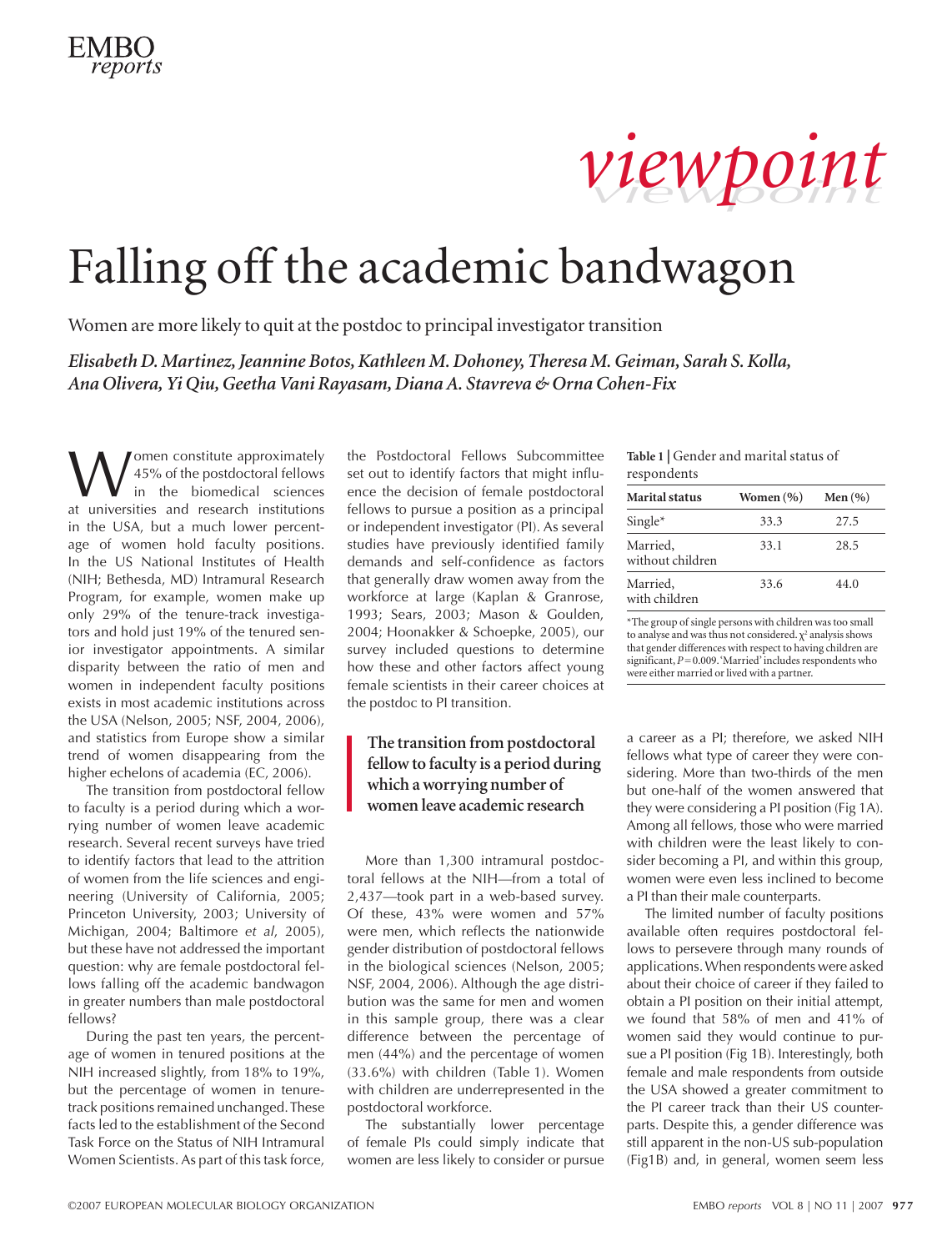# *science & society* viewpoint



**Fig 1 |** Fewer women will pursue a principal investigator position. (**A**) The responses of female and male fellows on the US National Institutes of Health (NIH) Intramural Research Program indicating whether they are considering pursuing the principal investigator (PI) career track; *P* < 0.0001 for gender differences in all cases. (**B**) The responses of fellows indicating whether they would continue to pursue a PI position if their first application failed; *P* < 0.0001 across all responses for gender difference, as well as for US (researchers from the USA) and non-US (researchers from outside the USA) responses within each gender.

likely to persevere on the PI career path than men. The consequence is that, despite similar numbers of men and women at the postdoctoral level, the pool from which PIs are selected contains considerably fewer women than men—an imbalance that increases with repeated attempts to secure a PI position, as more women drop out in subsequent application cycles.

**…more than 21% of women, but only 7% of men, said that plans to have children or to have more children were extremely important considerations in planning their career**

o identify the specific causes that deter women from following the PI track, we asked respondents to rank 15 factors that could influence their decision to pursue a position as a PI. There was no significant difference between the genders in ratings given to factors such as competition, managerial duties or the need to obtain tenure (Fig 2A; Supplementary information online). Interestingly, salary level was of greater concern to men than to women, but we observed the largest differences between men and women with reference to factors related to children, spending time with children and spending time with other family members. Although a large percentage of women rated these factors as extremely important or very important

to their decision-making, men considered them less important (Fig 2A). For example, more than 21% of women, but only 7% of men, said that plans to have children or to have more children were extremely important considerations in planning their career. Similarly, spending time with family members other than children was considered to be extremely or very important by 40% of women, but by only 25% of men. Remarkably, 57% of married female postdocs who did not yet have children, and more than 36% of single women—compared with 29% and 21% of men, respectively—rated having children as a very or extremely important factor influencing their career choices. This indicates that more women than men foresee family responsibilities as a possible source of conflict with their future professional life.

Finally, the travel requirements and demanding schedule of a PI in academic research were factors that women weighted more heavily than men—perhaps because women tend to have a more direct role in caring for dependents and undertaking household management. Consistent with this, a greater percentage of married women (46%), regardless of whether they had children, were concerned about the burden of a demanding schedule in comparison with single women (35%). Interestingly, marital status had no influence on the rating men gave this factor (22% and 21.5% for married and single men, respectively).

Another significant difference between married men and women was the employment status of their spouse. 51% of married men and 83% of married women reported having a spouse who works 40 hours or more per week; conversely, 36% of men and only 8% of women had a spouse who does not work outside the home. Consistent with this, day care arrangements also differed between the genders: 42.5% of men reported that a spouse or relative cares for their children during the day, but only 15.5% of women were in such a situation. Similarly, 71.5% of men and only 25% of women said a spouse or a relative took care of any offspring after school. The literature suggests that these facts alone constitute a professional advantage for male postdocs (Kirchmeyer, 2006). Among dual-career couples, 30–35% of respondents from both genders said that either they or their spouse would make career concessions. However, perhaps not surprisingly, 31% of married women said that they would make changes to accommodate their husband's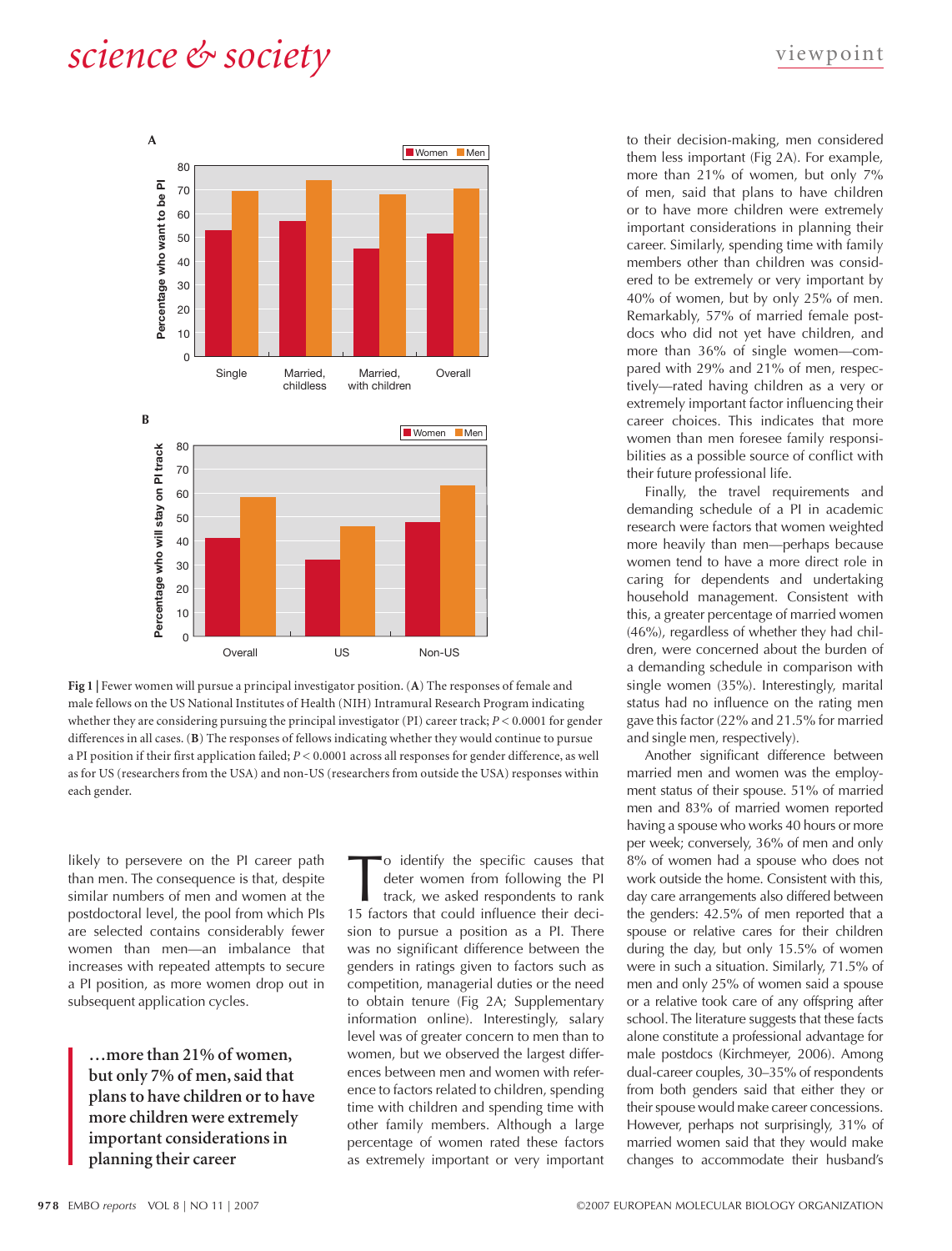# v iew point *science & society*

job, whereas only 21% of the men reported they would do the same for their wife's career (Fig 2B). Remarkably, married men from the USA were only half as likely as their non-US counterparts to make concessions in their career paths (see Supplementary information online). Furthermore, 30% of men expected their spouse to make concessions compared with just 15% of women. Therefore, it appears that women fellows face family challenges not equally shared by men.

o assess the professional preparation of fellows, we asked respondents to rate themselves in several traits. The majority of both male and female fellows thought that they had adequate levels of creativity, competitive drive, assertiveness, passion for science and experimental skills. Women felt moderately better prepared in communication and oral presentation skills than men, yet reported slightly less adequacy in all other areas (see Supplementary information online).

## **…31% of married women said that they would make changes to accommodate their husband's job, whereas only 21% of the men reported they would do the same for their wife's career**

Despite a similar self-assessment of professional skills across the two genders, more than 59% of men, but only 40% of women, were confident that they would obtain a PI position. This tendency of women to express lower confidence in their skills was illustrated further by their lower expectations of obtaining tenure. Assuming they were granted a PI position, 55% of men, but only 43% of women, were highly confident that they would achieve tenure, and this gender-based difference increased if only fellows from the USA were considered (see Supplementary information online). Whether this lower confidence originates from foreseen future challenges that affect women more than men—such as childbearing, child care and/or a less favourable professional environment—or whether they indicate that women underestimate their professional ability, is an important question that requires further study.

We also uncovered other gender differences related to the work environment that might have real—albeit less direct—effects



**Fig 2 |** Family considerations are important to more women than men. (**A**) The percentage of respondents who rated the indicated factors as very or extremely important in their pursuit (or otherwise) of the principal investigator (PI) career track. (**B**) The responses of married fellows regarding career concessions they are willing to make for and expect from their partners. (**C**) The percentage of respondents who rated the indicated factors as very or extremely important to make the PI career track more attractive. All gender differences shown, except for competition in the field in panel (**A**), are statistically significant with *P* < 0.05.

on career decisions and professional outlook. The most important factor was whether the fellow had a project that he or she could take with them when becoming a PI; 67% of men and 48% of women answered this question affirmatively and, in addition, 14% of men and 9% of women reported having dedicated technical help in their current research. By contrast, when asked if their present PI was receptive to their family responsibilities, 86% of male respondents and 83% of female respondents answered yes, and both men and women reported equal levels of support from the NIH and their PI to undertake professional activities such as attending conferences, taking courses and writing review articles. Therefore, there are some gender disparities in the work environment during the postdoctoral years, which might have a cumulative negative influence on the future career opportunities or career choices of women.

To define the concerns of both men and women when choosing a career path, we asked fellows to rate factors that would influence their likelihood to pursue a position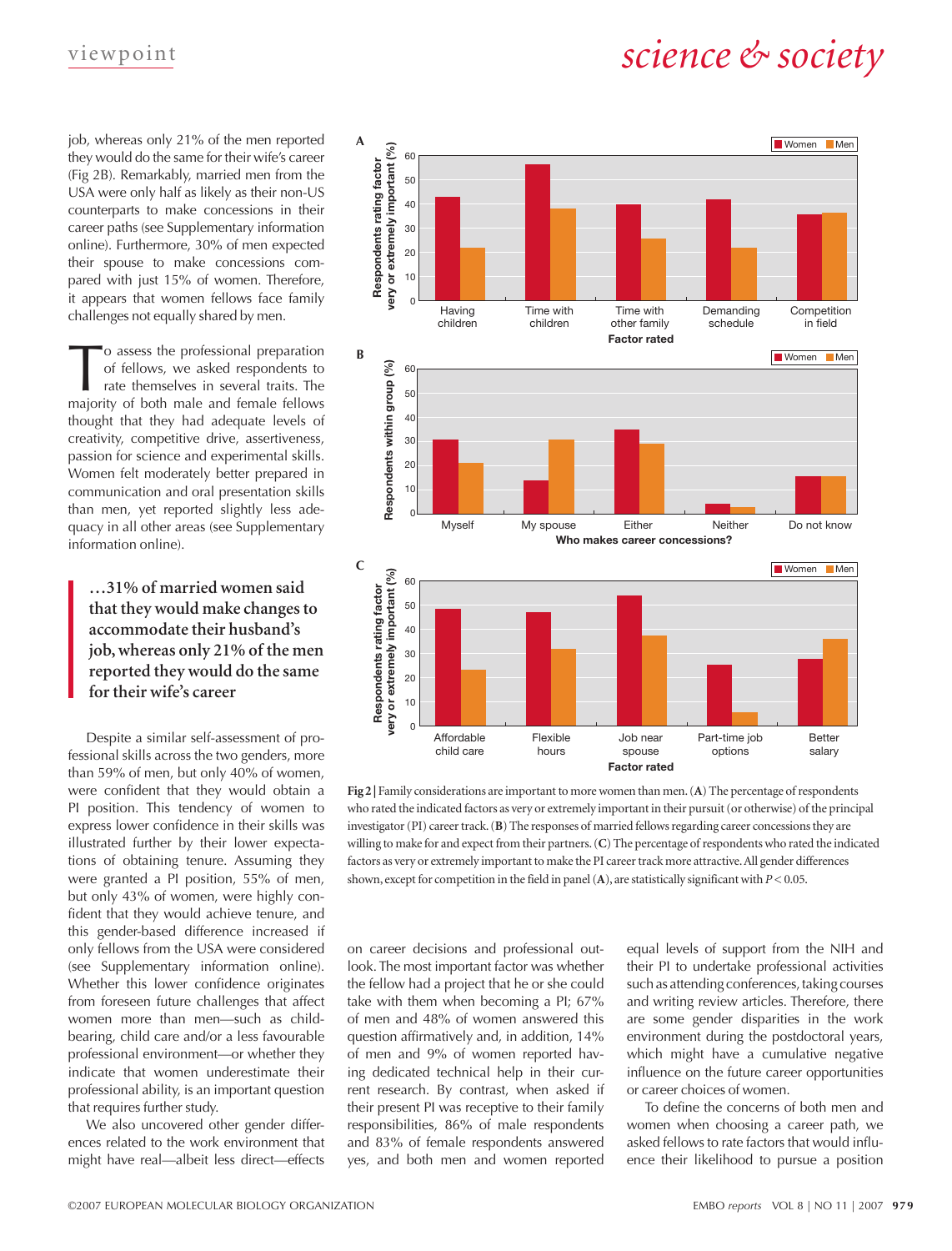## *science & society* viewpoint

**Whether this lower confidence originates from foreseen future challenges that affect women more than men […] or whether they indicate that women underestimate their professional ability, is an important question that requires further study**

as a PI. In particular, we wanted to identify areas that could potentially be addressed by institutions themselves. No gender-based differences were found in the reported need for greater support from a mentor, or for better grant-writing and negotiation skills. A larger percentage of men than women reported that a higher salary would be a facilitating factor. By contrast, crucial factors in making a PI position more attractive to women included the availability of affordable child care, a job located near their spouse's employment and the possibility of working flexible or part-time hours (Fig 2C). The considerations of a large percentage of women are substantially different from those of men and revolve around family issues—a difference that academic institutions that are recruiting qualified women candidates should take into account during the hiring process.

The recent report, *Beyond Bias and Barriers: Fulfilling the Potential of Women in Academic Science and Fregionesing from the US National Science Barriers: Fulfilling the Potential of Women in Academic Science and Engineering*, from the US National Science Foundation (NSF, Washington, DC, USA), called attention to the serious problem faced by the scientific community in the USA: the loss of highly trained women, who constitute an essential part of the scientific workforce and of the nation's resources (NSF, 2004; COSEPUP, 2007). But the problem is not only serious for the USA; other advanced nations have recognized similar trends and worry that they are losing an essential part of the trained workforce (EC, 2003). The European Commission has acknowledged, "[…] that the EU's research capacity will be difficult to sustain and impossible to increase according to the ambitious plans that have been set, if intellectual resources are not drawn from those with appropriate abilities and attainment on a more equitable basis than they are at present" (EC, 2006).

In our study, we found that part of this problem originates from the reluctance of women to pursue a career as an independent

researcher given the unique challenges that they face. We have identified that family considerations are a major deterrent, a finding that is consistent with other studies. Research institutes must therefore recognize that female postdoctoral fellows still face dilemmas that are universally shared by women throughout the workplace—no matter how extensive their training and their commitment. Female fellows also share a less optimistic outlook about their future success as PIs. This lack of confidence might relate to the additional challenges that they face in combining family life and a career, or could reflect subtle disparities they have experienced as fellows or throughout their early careers. *A priori*, one could imagine that female postdoctoral fellows who had trained for more than 8 years before taking up their first postdoc position would have already dealt with and resolved self-confidence issues—but this does not seem to be the case.

The mentoring and training of fellows should therefore take into account the particular needs of women. Most young female scientists have male mentors and lack female career role models. At the NIH, for example, 77% of women reported that both their current and previous mentor/ supervisor were men. It is not surprising then that female postdocs question their ability to succeed in the PI track because they see so few senior women ahead of them. In particular, the paucity of senior female PIs who have successfully combined their career and family might act as a deterrent to junior female scientists—especially to those who plan to have children after their postdoctoral fellowship—and weaken their confidence further.

cademic institutions should therefore make greater efforts to promote informal trans-institutional interactions between postdoctoral fellows and senior scientists, and avail trainees of discussions that go beyond benchwork. Furthermore, all PIs should give special attention to cases where capable and talented postdocs forgo the PI track owing to issues of confidence or their ability to combine work and family. As the majority of PIs are men, they must actively commit themselves to helping female postdocs find creative ways to resolve career conflicts. Removing the obstacles or conflicts that female postdocs have themselves defined as hindering their future scientific academic participation should be the priority.

Our survey also revealed that many women would consider taking a part-time PI position (Fig 2C, Supplementary information online). Research institutions and universities should therefore consider part-time or jobsharing positions, on either a temporary or permanent basis, along with the appropriate funding and tenure mechanisms to accommodate and support these options. Institutes and funding agencies should also consider additional funding opportunities to support a greater number of semi-independent positions, as well as re-entry research positions after a partial or full absence for family or personal reasons. These could include grant supplements to bring a qualified spouse on board to participate in an independent or associated scientific project. Scientific conferences and workshops could consider making child-care facilities available, which would alleviate some of the difficulties associated with professional travel. These and other family-friendly policies and job arrangements should be promoted by and highly advertised by institutions. This will encourage other universities and research institutes to examine and improve their existing policies, and it is likely to increase the female applicant pool from which to choose PIs.

**Research institutes must […] recognize that female postdoctoral fellows still face dilemmas that are universally shared by women throughout the workplace…**

The first years of a PI position are far less forgiving than earlier stages of an academic research career. To increase the overall retention of women on the PI track, institutions could consider empowering women to have children earlier in life—for example, by providing high-quality and affordable childcare to postdoctoral fellows and graduate students. The percentage of childless men and women between the ages of 30 and 34 is approximately 38% and 25%, respectively, according to the US Census Bureau (US Census Bureau, 1992, 2004). This differs greatly from the situation among US fellows at the NIH in this age group—the largest age group in our study—in which 65% of men and 75% of women did not have children. For many fellows embarking on the PI track, this means that starting a family is likely to coincide with establishing an independent